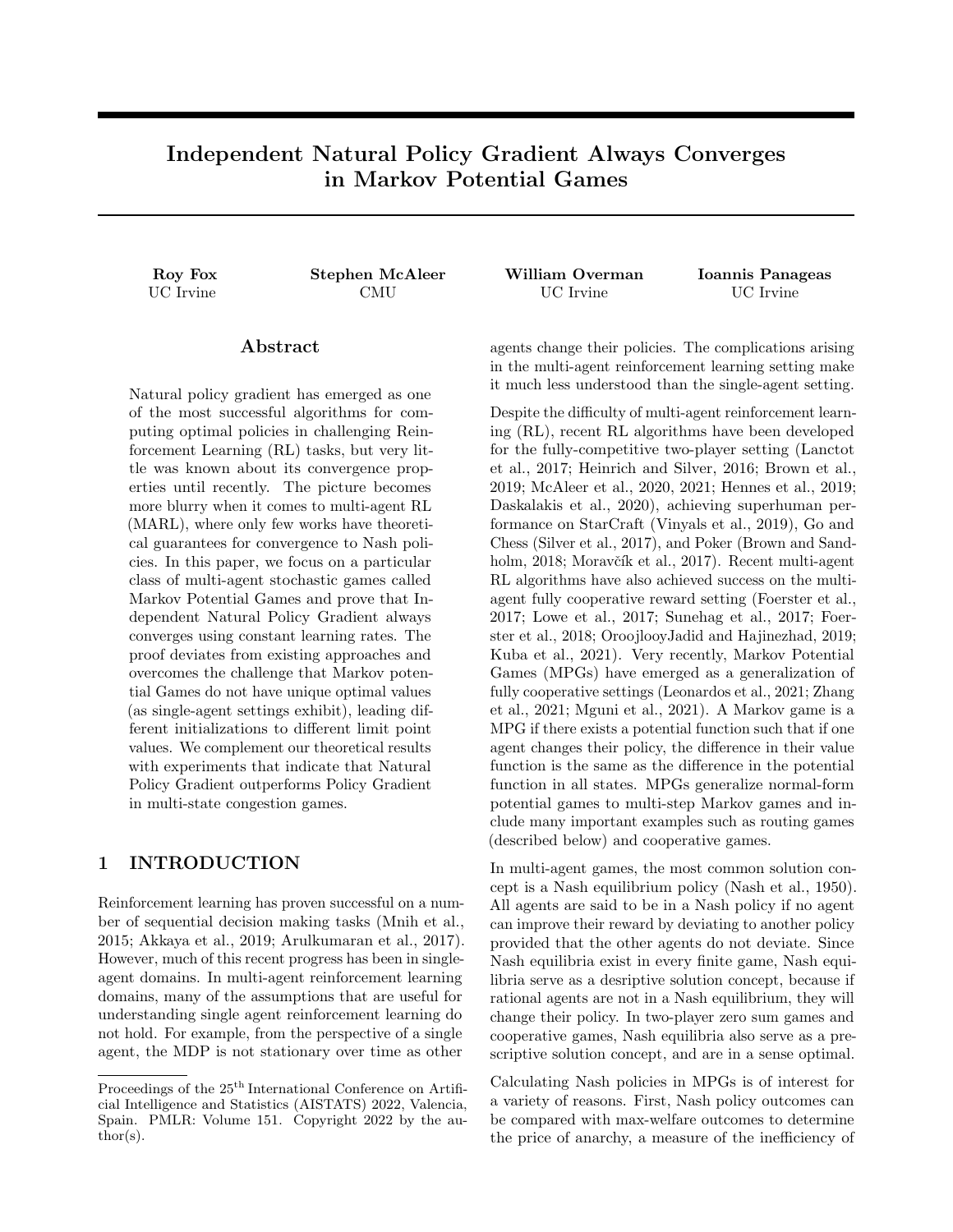individual selfish behavior (Roughgarden, 2009). Second, MPGs have the property that pure Nash policies always exist, and can be found by locally maximizing the potential function. Therefore, MPGs allow easier analysis of equilibrium behaviour than is known for generic general-sum Markov Games.

A natural question to ask in this setting is whether independent learners can converge to a Nash policy in the last iterate. The only existing algorithm guaranteed to converge in MPGs in the last iterate is independent policy gradient (Leonardos et al., 2021; Zhang et al., 2021). Although independent policy gradient will converge to a Nash policy, it can converge very slowly. This is a common problem in single-agent policy gradient (PG) as well, where policies can often be on the boundary of the action-distribution simplex, giving a small gradient signal.

Conversely, Natural Policy Gradient (NPG) has been shown to converge much faster than PG in the singleagent setting because NPG is able to modify the gradient to induce a large update even when the gradient is very small (Agarwal et al., 2020). The main result of this paper is to show that when  $n$  agents independently run Natural Policy Gradient in a Markov Potential Game they will converge asymptotically to a Nash equilibrium. We also show experimentally that Independent Natural Policy Gradient indeed converges faster than Independent Policy Gradient in two separate settings.

If one is satisfied with time averaged convergence, then it has been shown that  $O(\frac{1}{\varepsilon^2})$  convergence to correlated and coarse correlated equilibria can be achieved (Song et al., 2021; Jin et al., 2021). Obtaining results for last iterate convergence, which we do here, is a much more challenging task.

Our results. Our main technical result is summarized by the following informal statement of Theorem 3.1:

Theorem 1.1 (Informal). Consider a Markov Potential Game in which all agents are updating their policies according to Independent Natural Policy Gradient. For small enough stepsize η, Independent Natural Policy Gradient exhibits last-iterate (asymptotic) convergence to Nash-equilibrium policies.

Remark 1 (Stepsize needs to be small). The stepsize cannot be arbitrarily large, as it has been shown that the Multiplicative Weights Update Algorithm in potential games (non-sequential MPGs) exhibits chaotic behavior for large stepsizes (Palaiopanos et al., 2017). Please see Remark 2 that argues that Multiplicative Weights Update is effectively Natural Policy Gradient on the policy space.

Technical Overview. Our main technical result is to show that Indepedent Natural Policy Gradient (INPG) globally converges to equilibrium policies for a fixed stepsize in Markov Potential Games. The proof can be broken down into three main steps. The first step is to show that INPG is equivalent to Natural Gradient Ascent on the potential function  $\Phi$  induced by the Markov Potential Game. Having shown this fact, in the second step we show that  $\Phi$  is non-decreasing in each INPG iteration. This step is rather technical as it involves showing that the gradient of  $\Phi$  is locally Lipschitz in the softmax parametrization, with respect to a Mahalanobis norm<sup>1</sup> with a positive diagonal conditioning matrix induced by the Fisher information matrix. The last step is to show that the limit points of Independent Natural Policy Gradient are indeed equilibrium policies. Note that in the softmax parametrization this does not follow immediately from the monotonic non-decrease of the potential. We prove this step by exploiting the structure of the Multiplicative Weights Update Algorithm, which is essentially the same as Natural Policy Gradient on the policy space (see Agarwal et al. (2020) and Remark 2).

## 2 PRELIMINARIES

Markov Decision Process (MDP). The notation we use is standard and largely follows Agarwal et al. (2020) and Leonardos et al. (2021). We consider a setting with  $n$  agents who select actions in a Markov Decision Process (MDP). A MDP is a tuple  $(S, N, \{A_i, r_i\}_{i \in N}, P, \gamma, \mu)$  in which:

- S is a finite state space. We write  $\Delta(\mathcal{S})$  to denote the set of all probability distributions over the set  $\mathcal S$ and  $|\mathcal{S}|$  for its cardinality.
- $N = \{1, 2, \ldots, n\}$  is the set of agents in the game.
- $A_i$  denotes a finite set of actions for agent *i*. Using common conventions in Game Theory, we write  $\mathcal{A} = \times_{i \in N} \mathcal{A}_i$  and  $\mathcal{A}_{-i} = \times_{i \neq i} \mathcal{A}_i$  to denote the joint action space of all agents and of all agents but  $i$ , respectively. We also have that  $\mathbf{a} = (a_i, \mathbf{a}_{-i}) \in \mathcal{A}$  in which  $a_i \in \mathcal{A}_i$  and  $\mathbf{a}_{-i} \in \mathcal{A}_{-i}$ .
- $r_i : S \times A \rightarrow [0, 1]$  is the individual reward function of agent  $i \in N$ , i.e.,  $r_i(s, a_i, \mathbf{a}_{-i})$  is the instantaneous reward of agent i when agent i takes action  $a_i$  and the other agents choose  $\mathbf{a}_{-i}$  at state  $s \in \mathcal{S}$ .
- $\bullet$  P is the transition probability matrix, for which  $P(s' | s, a)$  is the probability of transitioning from s to s' given that agents choose joint action  $\mathbf{a} \in \mathcal{A}$ .

<sup>&</sup>lt;sup>1</sup>For a positive definite matrix  $A$ , the Mahalanobis norm is  $||x||_A = \sqrt{x^{\top}Ax}$ .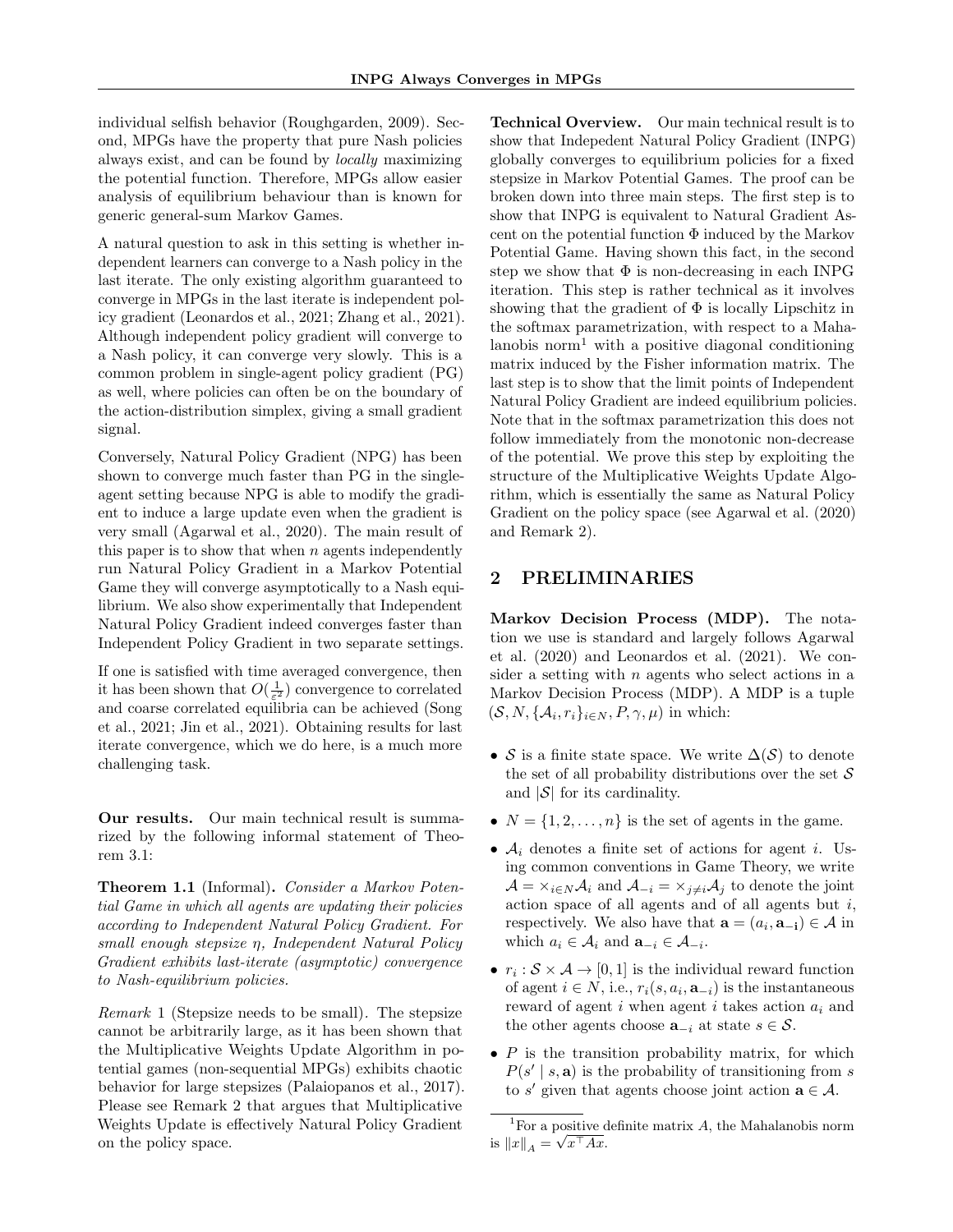- $\gamma \in [0, 1)$  is a discount factor, same for all agents. For finite-horizon MDPs we take  $\gamma = 1$  and in the proofs we substitute  $\frac{1}{1-\gamma}$  with the horizon.
- $\mu \in \Delta(\mathcal{S})$  is the distribution of the initial state.

Policies and Value Functions. For each agent  $i \in N$ , a deterministic, stationary policy  $\pi_i : \mathcal{S} \to \mathcal{A}_i$ specifies the action of agent i at each state  $s \in \mathcal{S}$ . A stochastic policy  $\pi_i : \mathcal{S} \to \Delta(\mathcal{A}_i)$  denotes a probability distribution over the actions of agent  $i$  for each state  $s \in \mathcal{S}$ . We denote by  $\Delta(\mathcal{A}_i)^{|\mathcal{S}|}, \Delta(\mathcal{A})^{|\mathcal{S}|},$  and  $\Delta(\mathcal{A}_{-i})^{|\mathcal{S}|}$ the set of all stochastic policies for agent  $i$ , the set of all joint (product distribution) stochastic policies for all agents, and for all agents but  $i$ , respectively. A joint policy  $\pi$  induces a distribution over trajectories  $\tau = (s_t, \mathbf{a}_t, \mathbf{r}_t)_{t \geq 0}$ , where  $s_0$  is drawn from the initial state distribution  $\mu$ ,  $a_{i,t}$  is drawn from  $\pi_i(\cdot \mid s_t)$  for all agents  $i \in N$  and  $\mathbf{r}_t$  depends on  $s_t, \mathbf{a}_t$ .

In the multi-agent setting, each agent is aiming to maximize her respective value function. The value function  $V_i^{\pi}(s) : \Delta(\mathcal{A})^{|\mathcal{S}|} \to \mathbb{R}$  gives the expected reward of agent  $i \in N$  when the MDP starts from  $s_0 = s$  and the agents use joint policy  $\pi$ 

$$
V_i^{\pi}(s) := \mathbb{E}\left[\left.\sum_{t=0}^{\infty} \gamma^t r_i(s_t, \mathbf{a}_t)\right| s_0 = s\right].
$$
 (1)

We also denote  $V_i^{\pi}(\mu) = \mathbb{E}_{s \sim \mu} [V_i^{\pi}(s)]$  if the initial state follows distribution is  $\mu$ . Analogously, one can define for each agent  $i$  the  $Q$ -function  $Q_i^{\pi}(s, \mathbf{a}) = r_i(s, \mathbf{a}) + \gamma \mathbb{E}_{s' \sim P(.|s, \mathbf{a})}[V_i^{\pi}(s')]$  and advantage function  $A_i^{\pi}(s, \mathbf{a}) = Q_i(s, \mathbf{a}) - V_i^{\pi}(s)$ . The solution concept that we will be focusing on in this paper is the Nash equilibrium joint policy.

Definition 1 (Equilibrium Joint Policy). A joint policy,  $\pi^* = (\pi_i^*)_{i \in N} \in \Delta(\mathcal{A})^{|\mathcal{S}|}$ , is an equilibrium policy if for each agent  $i$ ,

$$
V_i^{(\pi_i^*, \pi_{-i}^*)}(s) \ge V_i^{(\pi_i, \pi_{-i}^*)}(s),
$$

for all  $\pi_i \in \Delta(\mathcal{A}_i)^{|\mathcal{S}|}$ , and all  $s \in \mathcal{S}$ , i.e., if agent *i*'s policy  $\pi_i^*$  maximizes her value function for each starting state  $s \in \mathcal{S}$  given the joint policy of the other agents  $\pi_{-i}^*$ , and this is true for all agents *i*. Similarly, a joint policy  $\pi^* = (\pi_i^*)_{i \in N}$  is an  $\epsilon$ -equilibrium policy if there exists an  $\epsilon > 0$  so that for each agent i

$$
V_i^{(\pi_i^*, \pi_{-i}^*)}(s) \ge V_i^{(\pi_i, \pi_{-i}^*)}(s) - \epsilon,
$$

for all  $\pi_i \in \Delta(\mathcal{A}_i)^{|\mathcal{S}|}$  and all  $s \in \mathcal{S}$ .

Markov Potential Games. For the rest of the paper we will focus on a particular class of multi-agent MDPs called Markov Potential Games.

Definition 2 (Markov Potential Game (Mguni, 2020; Mguni et al., 2021; Leonardos et al., 2021; Zhang et al., 2021)). A Markov Decision Process is called a Markov Potential Game (MPG) if there exists a (state-dependent) function  $\Phi^{\pi}(s) : \Delta(\mathcal{A})^{|\mathcal{S}|} \to \mathbb{R}$  so that

$$
\Phi^{(\pi_i, \pi_{-i})}(s) - \Phi^{(\pi'_i, \pi_{-i})}(s) = V_i^{(\pi_i, \pi_{-i})}(s) - V_i^{(\pi'_i, \pi_{-i})}(s),
$$
\n(2)

for all agents  $i \in N$ , all states  $s \in \mathcal{S}$  and all policies  $\pi_i, \pi'_i \in \Delta(\mathcal{A}_i)^{|\mathcal{S}|}$  and  $\pi_{-i} \in \Delta(A_{-i})^{|\mathcal{S}|}$ . By linearity of expectation, the same is true if  $s \sim \mu$ 

$$
\Phi^{(\pi_i, \pi_{-i})}(\mu) - \Phi^{(\pi'_i, \pi_{-i})}(\mu) = V_i^{(\pi_i, \pi_{-i})}(\mu) - V_i^{(\pi'_i, \pi_{-i})}(\mu),
$$

where  $\Phi^{\pi}(\mu) := \mathbb{E}_{s \sim \mu} [\Phi^{\pi}(s)]$ .

We conclude this subsection with the definition of the mismatch coefficient.

Discounted State Distribution. It is useful to define the discounted state visitation distribution  $d_{s_0}^{\pi}(s)$ for  $s \in \mathcal{S}$  that is induced by a policy  $\pi$ 

$$
d_{s_0}^{\pi}(s) := (1-\gamma) \sum_{t=0}^{\infty} \gamma^t \Pr^{\pi}(s_t = s \mid s_0), \quad \text{ for all } s \in \mathcal{S}.
$$
\n(3)

We write  $d_{\mu}^{\pi}(s) = \mathbb{E}_{s_0 \sim \mu}[d_{s_0}^{\pi}(s)]$  to denote the discounted state visitation distribution when the initial state distribution is  $\mu$ .

Definition 3 (Distribution Mismatch coefficient (Agarwal et al., 2020)). Let  $\mu$  be any distribution in  $\Delta(\mathcal{S})$ and let  $\mathcal O$  be the set of policies  $\pi \in \Delta(\mathcal{A})^{\mathcal{S}}$ . We call

$$
M:=\max_{\pi,\tilde{\pi}\in\mathcal{O}}\left\|\frac{d_\mu^\pi}{d_\mu^{\tilde{\pi}}}\right\|_\infty
$$

the *distribution mismatch coefficient*, where  $d_{\mu}^{\pi}$  is the discounted state distribution (3).

Example 1 (Stochastic Congestion Games). We are given a directed acyclic graph G, with a source s and a destination node  $t$  and  $N$  agents (Figure 1). Every state of the finite-horizon MDP consists of the positions of all agents on the graph. The MDP terminates when they all reach t. Each agent chooses an action (an edge e which is the node to go next) and the cost he experiences is a function of the load  $l_e$  of the edge e that he chooses  $c_e(l_e)$ , where the load is the total number of agents choosing the same edge. This setting is a MPG with the following potential function. Suppose we are at state s and let  $\pi := (\pi_1, ..., \pi_N)$ , then we have

$$
\Phi^{\pi}(s) = \sum_{e \text{ reachable from } s} \mathbb{E}_{\pi} \left[ \sum_{k=1}^{l_e} c_e(k) \right].
$$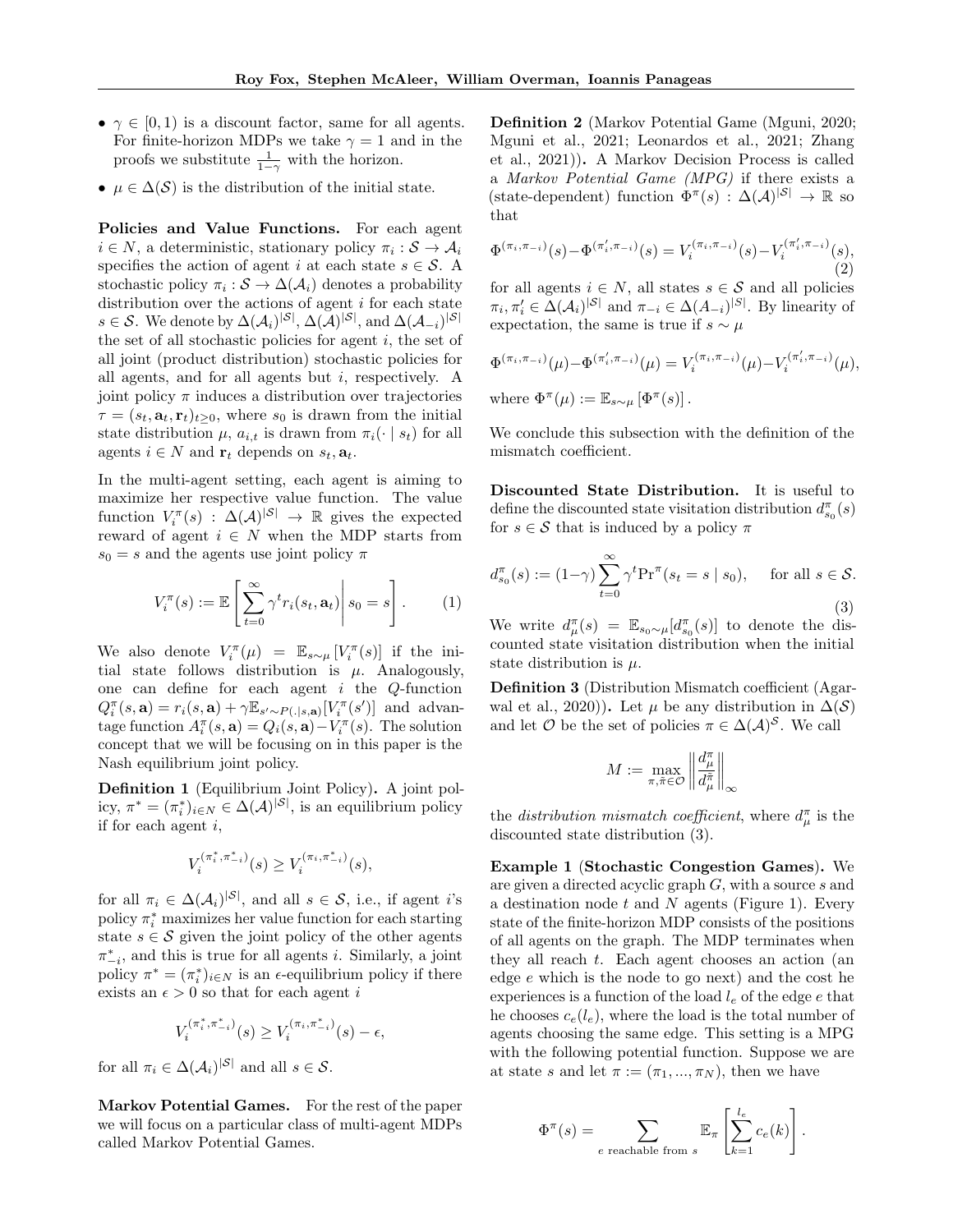

Figure 1: Two different configurations of the stochastic congestion game on 6 vertices. These correspond to two different states in the associated MDP. Arrows in the right figure show the actions chosen by the 3 agents to move from the MDP state on the left to MDP state on the right.

Consider any player *i*. With  $l_e^{-i}$  the number of agents other than  $i$  choosing edge  $e$ , we have that

$$
\Phi^{(\pi_i, \pi_{-i})}(s) = \sum_{e \text{ reachable from } s} \pi_i(e|s) \mathbb{E}_{\pi_{-i}} \left[ \sum_{k=1}^{l_e^{-i}+1} c_e(k) \right]
$$

$$
+ (1 - \pi_i(e|s)) \mathbb{E}_{\pi_{-i}} \left[ \sum_{k=1}^{l_e^{-i}} c_e(k) \right]
$$

$$
= \sum_{e \text{ reachable from } s} \pi_i(e|s) \mathbb{E}_{\pi_{-i}} [c_e(l_e + 1)]
$$

$$
+ \sum_{e \text{ reachable from } s} \mathbb{E}_{\pi_{-i}} \left[ \sum_{k=1}^{l_e} c_e(k) \right].
$$

So if player *i* deviates from  $\pi_i$  then the change in the potential will equal the change in their individual utility since the common term in the second sum cancels as it does not depend on  $\pi_i$ . We refer to this illustrative class of MPGs zas stochastic congestion games.

#### 2.1 Natural Policy Gradient

Softmax parametrization. We assume that each agent i is represented by its logits — a vector  $\theta_i$  of size  $S \times A_i$  such that the policy is given by

$$
\pi_{\theta_i}(a|s) = \frac{\exp(\theta_{i,s,a})}{\sum_{a' \in \mathcal{A}_i} \exp(\theta_{i,s,a'})} \text{ for all } a \in \mathcal{A}_i, s \in \mathcal{S}.
$$
\n(4)

Independent Natural Policy Gradient (INPG). Given the softmax parametrization, we can define Independent Natural Policy Gradient:

$$
\theta_i^{(t+1)} = \theta_i^{(t)} + \eta F_{i,\mu}^+(\theta^{(t)}) \nabla_{\theta_i} V_i^{\pi_{\theta^{(t)}}} \text{ for each agent } i,
$$
\n(5)

where  $F_{i,\mu}^{+}(\theta)$  is the pseudo-inverse of the Fischer matrix

$$
F_{i,\mu}(\theta) = \mathbb{E}_{s \sim d_{\mu}^{\pi_{\theta}}} \mathbb{E}_{a_i \sim \pi_{\theta_i}(.|s)}
$$

$$
\left[\nabla_{\theta_i} \log \pi_{\theta_i}(a|s) \nabla_{\theta_i} \log \pi_{\theta_i}(a|s)^\top\right]
$$

and  $\eta$  is the step-size.

NPG equations can be simplified using the advantage function:

Lemma 2.1 (Simplified equations of INPG (Agarwal et al.,  $2020$ ). For each agent i, state s, and action a, we have that

$$
\theta_{i,s,a}^{(t+1)} = \theta_{i,s,a}^{(t)} + \frac{\eta}{1-\gamma} A_i^{(t)}(s,a),
$$
 (INPG)

where  $A_i^{\theta}(s, a) = \mathbb{E}_{\mathbf{a}_{-i} \sim \pi_{\theta_{-i}}} [A_i^{\pi_{\theta}}(s, a, \mathbf{a}_{-i})]$  is the expectation of the advantage function of i over the actions of all agents but i who use joint policy  $\pi_{\theta_{-i}}$ , and  $A_i^{(t)}$ is shorthand for  $A_i^{\theta^{(t)}}$ .

Remark 2. If we make a change of variables from  $\theta$  to probabilities  $\pi$ , the equations of INPG become the standard Multiplicative Weights Update algorithm (MWU), that is

$$
\pi_i^{(t+1)}(a|s) = \pi_i^{(t)}(a|s) \frac{\exp(\frac{\eta}{1-\gamma} A_i^{\pi}(s,a))}{Z_{i,s}^{(t)}}, \quad (\text{MWU})
$$

where  $Z_{i,s}^{(t)}$  is the renormalization term. Observe that the fixed points  $\pi$  of (MWU) satisfy either  $\pi_i(a|s) = 0$ or  $A_i^{\pi}(s, a) = 0$  for all  $a \in \mathcal{A}_i, s \in \mathcal{S}$  and agents *i*.

## 3 CONVERGENCE RESULTS

In this section we prove that INPG converges. The main theorem is stated formally as follows: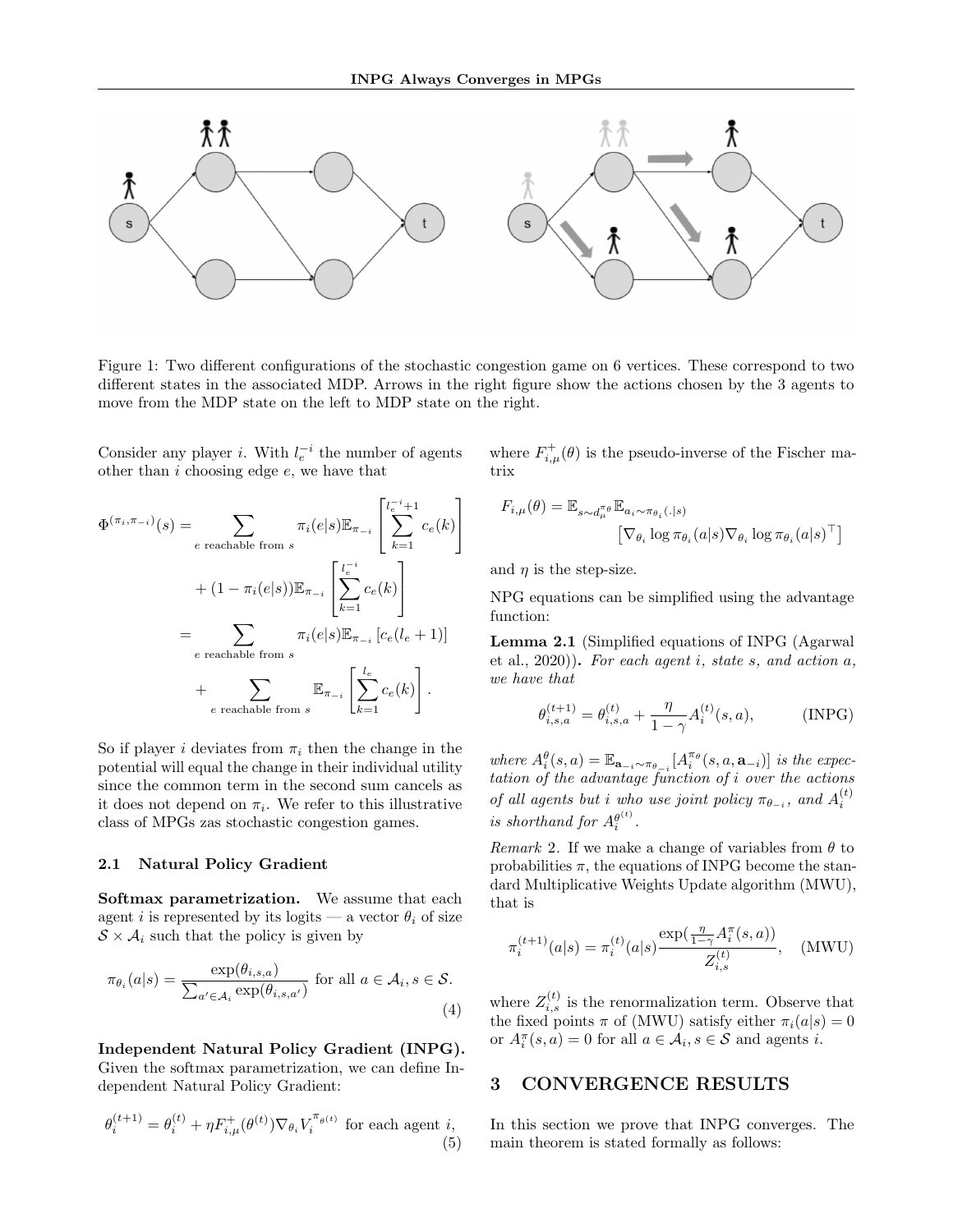Theorem 3.1. Given a Markov Potential Game, assume that all the agents use Independent Natural Policy Gradient (INPG) with stepsize  $\eta < \frac{(1-\gamma)^3}{27n^2A_{\text{max}}^2M}$  and that the fixed points of (MWU) are isolated. It holds that the dynamics (INPG) converge pointwise (last iterate convergence) to equilibrium policies.

The first step towards our result is to show that INPG is equivalent to running Natural Policy Gradient (NPG) on the potential function.

Lemma 3.2. We consider Natural Policy Gradient dynamics on function  $\Phi^{\pi_{\theta}}$ , that gives

$$
\theta^{(t+1)} = \theta^{(t)} + \eta F_{\mu}^{+}(\theta^{(t)}) \nabla_{\theta} \Phi^{\pi_{\theta}(t)} \tag{6}
$$

where  $F^{\dagger}_{\mu}(\theta)$  is the pseudo-inverse of the Fischer matrix

$$
F_{\mu}(\theta) = \mathbb{E}_{s \sim d_{\mu}^{\pi_{\theta}}} \mathbb{E}_{\mathbf{a} \sim \pi_{\theta}(.|s)}
$$

$$
\left[\nabla_{\theta} \log \pi_{\theta}(\mathbf{a}|s) \nabla_{\theta} \log \pi_{\theta}(\mathbf{a}|s)^{\top}\right].
$$

It is true that  $(INPG)$  is the same dynamics as  $(6)$ .

Proof. The first fact we are going to use is that

$$
\nabla_{\theta_i} \Phi^{\pi_{\theta}} = \nabla_{\theta_i} V_i^{\pi_{\theta}}.
$$
 (7)

This is true since  $\nabla_{\pi_{\theta_i}} \Phi^{\pi_{\theta}} = \nabla_{\pi_{\theta_i}} V_i^{\pi_{\theta}}$  (Proposition B.1) in Leonardos et al.  $(2021)$  and by applying the chain rule. Moreover, since  $\pi_{\theta}$  is a product distribution, we have

$$
\log \pi_{\theta}(\mathbf{a}|s) = \sum_{i} \log \pi_{\theta_{i}}(a_{i}|s), \tag{8}
$$

where  $\mathbf{a} = (a_1, ..., a_n)$ . Assuming  $i \neq j$ , we have

$$
\mathbb{E}_{\mathbf{a}\sim\pi_{\theta}}[\nabla_{\theta}\pi_{\theta_{i}}(a_{i}|s)\nabla_{\theta}\pi_{\theta_{j}}(a_{j}|s)^{\top}] =
$$
\n
$$
\mathbb{E}_{\mathbf{a}\sim\pi_{\theta}}[\nabla_{\theta_{i}}\pi_{\theta_{i}}(a_{i}|s)]\mathbb{E}_{\mathbf{a}\sim\pi_{\theta}}[\nabla_{\theta}\pi_{\theta_{j}}(a_{j}|s)]^{\top} = 0,
$$
\n(9)

where the first equality comes from independence and the last equality from the fact that the expectation of the derivative of the log-likelihood is zero. We conclude that

$$
F_{\mu}(\theta) = \mathbb{E}_{s \sim d_{\mu}^{\pi_{\theta}}} \mathbb{E}_{\mathbf{a} \sim \pi_{\theta}(.|s)}
$$
  
\n
$$
\left[\nabla_{\theta} \log \pi_{\theta}(a|s) \nabla_{\theta} \log \pi_{\theta}(a|s)^{\top}\right]
$$
  
\n
$$
\stackrel{(8)..(9)}{=} \sum_{i \in N} \mathbb{E}_{s \sim d_{\mu}^{\pi_{\theta}}} \mathbb{E}_{\mathbf{a} \sim \pi_{\theta}(.|s)}
$$
  
\n
$$
\left[\nabla_{\theta} \log \pi_{\theta_{i}}(a_{i}|s) \nabla_{\theta} \log \pi_{\theta_{i}}(a_{i}|s)^{\top}\right]
$$
  
\n
$$
\text{prod-distr.} \sum_{i \in N} \mathbb{E}_{s \sim d_{\mu}^{\pi_{\theta}}} \mathbb{E}_{\mathbf{a}_{i} \sim \pi_{\theta_{i}}(.|s)}
$$
  
\n
$$
\left[\nabla_{\theta} \log \pi_{\theta_{i}}(a_{i}|s) \nabla_{\theta} \log \pi_{\theta_{i}}(a_{i}|s)^{\top}\right],
$$

i.e., the Fisher matrix  $F_{\mu}(\theta)$  is block-diagonal with each block being the Fisher matrix of each individual

player. Finally, from Lemma 5.1 in (Agarwal et al., 2020) it holds that

$$
F_{i,\mu}^+(\theta)\nabla_{\theta_i}V_i^{\pi_{\theta}} = \frac{1}{1-\gamma}\mathbb{E}_{\mathbf{a}_{-i}\sim\pi_{\theta_{-i}}}A_i^{\pi_{\theta}}(s,a,\mathbf{a}_{-i}).\tag{10}
$$

The proof is now concluded by (7), (10), and the fact that the pseudo-inverse of a block-diagonal matrix is block-diagonal with blocks that are the pseudo-inverse of each block of the original matrix. П

With Lemma 3.2 established, we next show that the potential function is non-decreasing along the dynamics (INPG). This requires the following proposition, the proof of which can be found in the appendix:

**Proposition 3.3** (Smoothness — Mahalanobis). Let  $\theta, \tilde{\theta}$  be such that  $\left\|\theta - \tilde{\theta}\right\|_{\infty} \leq \frac{\eta}{1-\gamma}$ . There exists a constant  $L = \frac{27n^2 A_{\text{max}}^2 M}{(1-\gamma)^3}$  so that  $-\Phi^{\pi_{\hat{\theta}}}(\mu) \leq -\Phi^{\pi_{\theta}}(\mu) + \langle -\nabla_{\theta} \Phi^{\pi_{\theta}}(\mu), \tilde{\theta} - \theta \rangle +$ L 2  $\left\|\tilde{\theta} - \theta\right\|$ 2  $D^{\theta}$ <sup>,</sup>

where  $D^{\theta}$  is a diagonal matrix of size  $(\sum_i |S| \cdot |A_i|) \times$  $\left(\sum_i |S| \cdot |A_i|\right)$  with diagonal entry  $(i, s, a), (i, s, a)$  to be  $d_{\mu}^{\pi_{\theta}}(s)\pi_{\theta_i}(a|s)$  and  $A_{\max} = \max_{i \in N} |A_i|$ .

**Lemma 3.4** ( $\Phi^{(t)}$  is non-decreasing). Assume that the agents use the dynamics (INPG). It holds that

$$
\Phi^{(t+1)}(\mu) \ge \Phi^{(t)}(\mu) \text{ for all } t. \tag{11}
$$

Proof. Using Lemma 3.2, it suffices to focus on the dynamics (6), i.e., we will analyze Natural Policy Gradient on the potential function  $\Phi^{\pi_{\theta}}(\mu)$ . Using Proposition B1 of (Leonardos et al., 2021), it holds for agent  $i$  that,

$$
\begin{aligned} \frac{\partial \Phi^{\pi_{\theta}}}{\partial \theta_{i,s,a}} &= \frac{\partial V^{\pi_{\theta}}_{i}}{\partial \theta_{i,s,a}} \\ &= d^{\pi_{\theta}}_{\mu}(s) \pi_{\theta_{i}}(a|s) \mathbb{E}_{\mathbf{a}_{-i} \sim \pi_{\theta_{-i}}} A^{\pi_{\theta}}_{i}(s,a,\mathbf{a}_{-i}), \end{aligned}
$$

hence by defining  $D^{(t)}$  to be a diagonal matrix of size  $\left(\sum_i |\mathcal{S}| \times |\mathcal{A}_i|\right)^2$  with diagonal entry  $(i, s, a_i), (i, s, a_i)$ to be  $d_{\mu}^{\pi_{\theta}(t)}(s)\pi_{\theta_{i}^{(t)}}(a_{i}|s)$  we have that NPG on  $\Phi$  is the same as

$$
\theta^{(t+1)} = \theta^{(t)} + \eta \left( D^{(t)} \right)^{-1} \nabla_{\theta} \Phi^{(t)}(\mu). \tag{12}
$$

Since all rewards are in  $[0, 1]$  it follows that  $\left\|\theta^{(t+1)} - \theta^{(t)}\right\|_{\infty} \le \frac{\eta}{1-\gamma}$ . Given Proposition 3.3, it follows that

$$
-\Phi^{(t+1)}(\mu) \le -\Phi^{(t)}(\mu) + \langle -\nabla_{\theta}\Phi^{(t)}(\mu), \theta^{(t+1)} - \theta^{(t)} \rangle +
$$
  
\n
$$
\frac{L}{2} ||\theta^{(t+1)} - \theta^{(t)}||_{D^{(t)}}^2
$$
  
\n
$$
= -\Phi^{(t)}(\mu) - \eta ||\nabla_{\theta}\Phi^{(t)}(\mu)||_{(D^{(t)})^{-1}}^2 +
$$
  
\n
$$
\frac{\eta^2 L}{2} ||\nabla_{\theta}\Phi^{(t)}(\mu)||_{(D^{(t)})^{-1}}^2.
$$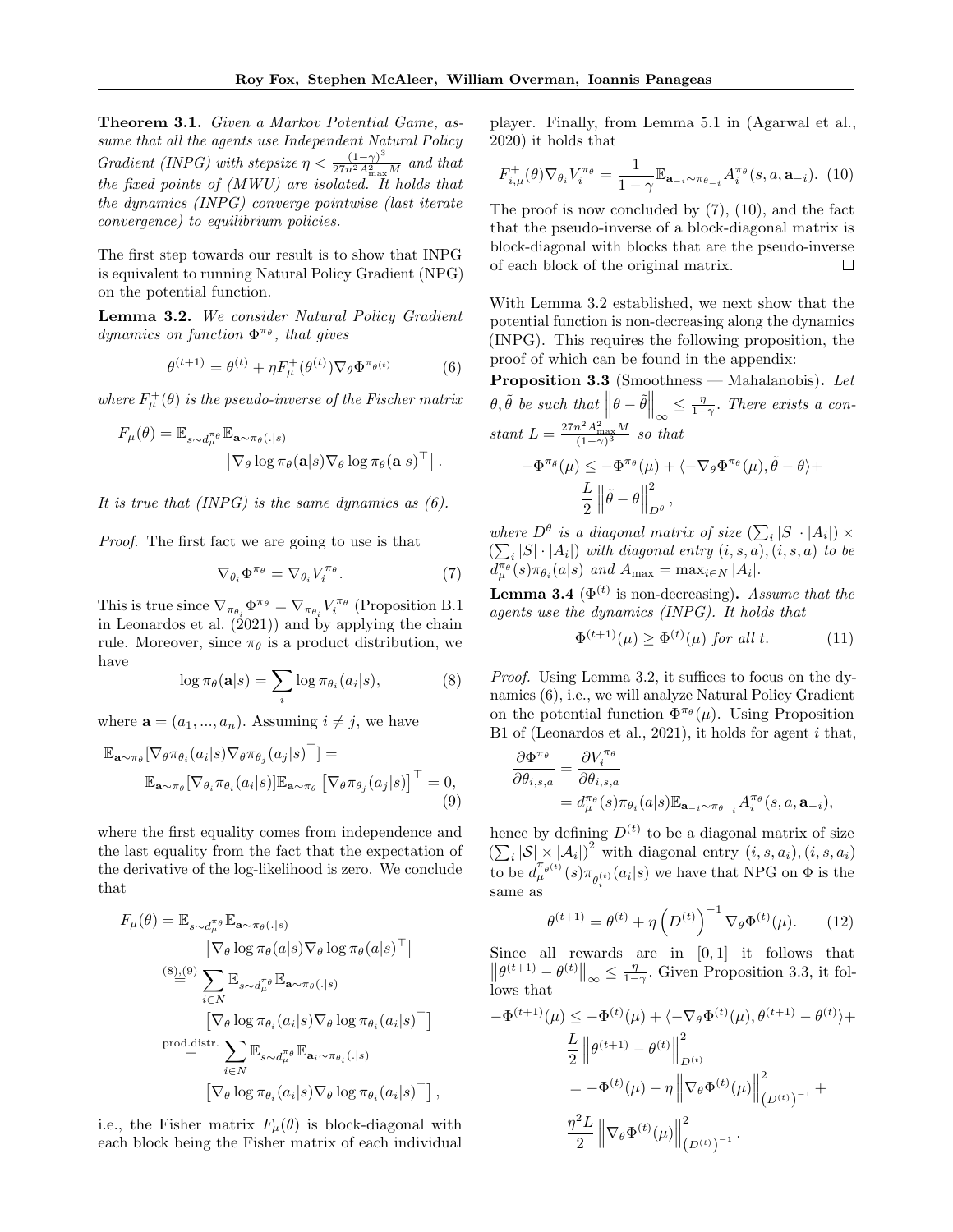$\Box$ 

Therefore, by choosing  $\eta < \frac{1}{L}$  we have that

$$
\Phi^{(t+1)} \ge \Phi^{(t)} + \frac{1}{2L} \left\| \nabla_{\theta} \Phi^{(t)}(\mu) \right\|_{\left(D^{(t)}\right)^{-1}}^2 > \Phi^{(t)}, \tag{13}
$$

and the proof is complete.

From Lemma 3.4 and the fact that  $\Phi$  is defined on a compact domain and is continuous (hence attains a maximum) we conclude that if  $\eta < \frac{(1-\gamma)^3}{27n^2 A_{\text{max}}^2 M}$  then  $\Phi^{(t)}$  converges to a limit  $\Phi^{(\infty)}$ . We shall show that the corresponding policies are indeed equilibrium policies. First, we prove that the limit  $\Phi^{(\infty)}$  is a fixed point of the Independent Natural Policy Gradient dynamics.

Lemma 3.5 (Convergence to fixed points). INPG dynamics (INPG) converges to fixed points.

*Proof.* Let  $\Omega \subset \Delta(\mathcal{A})^{|\mathcal{S}|}$  be the set of limit points of  $\pi_{\theta^{(t)}}$ .  $\Phi^{(t)}$  is increasing with respect to time t by Lemma 3.4 and so, because  $\Phi$  is bounded on  $\Delta(\mathcal{A})^{|\mathcal{S}|}, \Phi^{(t)}$  converges as  $t \to \infty$  to  $\Phi^{(\infty)} = \inf_t {\Phi^{(t)}}$ . By continuity of  $\Phi$  we get that  $\Phi^q = \lim_{t \to \infty} \Phi^{q_{\theta}(t)} = \Phi^{(\infty)}$  for all  $q \in \Omega$ . So  $\Phi$  is constant on  $\Omega$ . Also  $q^{(t)} = \lim_{n \to \infty} q^{(t_n + t)}$  as  $n \to \infty$  for some sequence of times  $\{t_i\}$  and so  $q^{(t)}$ lies in  $\Omega$ , i.e.  $\Omega$  is invariant. Thus, if  $q \equiv q^{(0)} \in \Omega$ the trajectory  $q^{(t)}$  lies in  $\Omega$  and so  $\Phi^{q^{(t)}} = \Phi^{\infty}$  on the trajectory. But  $\Phi$  is strictly increasing except on fixed points and so  $\Omega$  consists entirely of fixed points.  $\Box$ 

We conclude the section by showing that if  $\pi^{(0)}$  is in the interior of  $\Delta(\mathcal{A})^{|\mathcal{S}|}$  (all  $\theta$  are bounded at initialization) then we have convergence to equilibrium policies.

Lemma 3.6 (Convergence to equilibrium policies). Assume that the fixed points of (INPG) are isolated. Let  $\pi^{(0)}$  be a point in the interior of  $\Delta(\mathcal{A})^{|\mathcal{S}|}$ . It follows that  $\lim_{t\to\infty} \pi^{(t)} = \pi^{(\infty)}$  is an equilibirum policy.

Proof. We showed in Lemma 3.5 that INPG dynamics (INPG) converges, hence  $\lim_{t\to\infty} \pi^{(t)}$  exists (under the assumption that the fixed points are isolated) and is equal to a fixed point of the dynamics  $\pi^{(\infty)}$ . Also it is clear from the dynamics that  $\Delta(\mathcal{A})^{|\mathcal{S}|}$  is invariant, i.e., for all  $t \geq 0$ , we have  $\sum_{a \in \mathcal{A}_i} \pi_i^{(t)}(a|s) = 1$  for all  $s \in \mathcal{S}, i \in N$  and  $\pi_{i}^{(t)}(a|s) > 0$  for all  $a \in \mathcal{A}_{i}, s \in \mathcal{S},$ and  $i \in N$  (since  $\pi^{(0)}$  is in the interior of  $\Delta(\mathcal{A})^{|\mathcal{S}|}$ ).

Assume that  $\pi^{(\infty)}$  is not an equilibrium policy, then there exists an agent i, a state s and an action  $a \in$  $\mathcal{A}_i$  so that  $A_i^{\pi^{(\infty)}}(s, a) > 0$  and  $\pi_i^{(\infty)}(a|s) = 0$ . Fix a  $\zeta > 0$  and let  $U_{\zeta} = \{ \pi : \frac{\eta A_i^{\pi}(s, a)}{1 - \gamma} > \zeta + \log Z_{i, s}^{\pi} \}.$  By continuity we have that  $U_{\zeta}$  is open. It is also true that  $\pi^{(\infty)} \in U_{\zeta}$  for  $\zeta$  small enough since  $Z_{i,s}^{\pi^{(\infty)}} = 1$ .

Since  $\pi^{(t)}$  converges to  $\pi^{(\infty)}$  as  $t \to \infty$ , there exists a time  $t_0$  so that for all  $t' \geq t_0$  we have that  $\pi^{(t')} \in U_{\zeta}$ . However, from INPG dynamics (INPG) we get that if

$$
\pi^{(t')} \in U_{\zeta} \text{ then } e^{\frac{\eta A_i^{(t')}(s,a)}{1-\gamma}} \ge e^{\zeta} Z_{i,s}^{(t')} \ge Z_{i,s}^{(t')}.
$$
 Hence  

$$
\pi_i^{(t'+1)}(a|s) = \pi_i^{(t')} (a|s) \frac{\exp(\frac{\eta A_i^{(t)}(s,a)}{1-\gamma})}{Z_{i,s}^{(t')}} \ge \pi_i^{(t')} (a|s) > 0,
$$

i.e.,  $\pi_i^{(t')}(a|s)$  is positive and increasing with i.e.,  $\pi_i$  ( $a|s$ ) is positive and increasing with<br>  $t' \geq t_0$ . We reached a contradiction since  $\pi_i^{(t)}(a|s) \to \pi_i^{(\infty)}(a|s) = 0$ , thus  $\pi^{(\infty)}$  is an equilibrium policy.  $\Box$ 

The proof of Theorem 3.1 follows by Lemmas 3.5 and 3.6.

## 4 EXPERIMENTS

In this section we compare the empirical performance of Independent Natural Policy Gradient (INPG) to Independent Policy Gradient (IPG) in both the Stochastic Congestion Game (SCG) environment described in section 2 and the environment introduced by Leonardos et al. (2021), which we will call the distancing game. We compare INPG to IPG in the distancing game setting to show empirical improvement over previous results, but also include this new SCG setting for several reasons. The distancing game considered in Leonardos et al. (2021) had only 2 states and the required number of iterations for the experiments to empirically converge (for policies to not change by more than  $1e - 16$  between iterates) was far less than theoretically guaranteed. The SCG setting we use, which has more states yet less agents, required many more iterations of IPG, demonstrating a significant gap in the empirically observed convergence rates of IPG and INPG. Experiments were run on a 2021 MacBook Air.

#### 4.1 Distancing Game

For completeness, we briefly reproduce the description of the distancing game as given in Leonardos et al. (2021).

Experimental setup: We consider a MDP in which every state is a congestion game (Rosenthal, 1973). There are 8 agents, 4 facilities that the agents can select from and 2 states: a safe state and a spread state. In both states, the agents prefer to share their facility with as many other agents as possible. Specifically, the reward of each agent for choosing the action corresponding to facility  $k$  is equal to a positive weight  $w_k^{\text{safe}}$  times the number of agents at  $k = A, B, C, D$ . The weights satisfy  $w_D^{\text{safe}} > w_C^{\text{safe}} > w_B^{\text{safe}} > w_A^{\text{safe}}$ , i.e., facility  $D$  is the most preferred facility by all agents.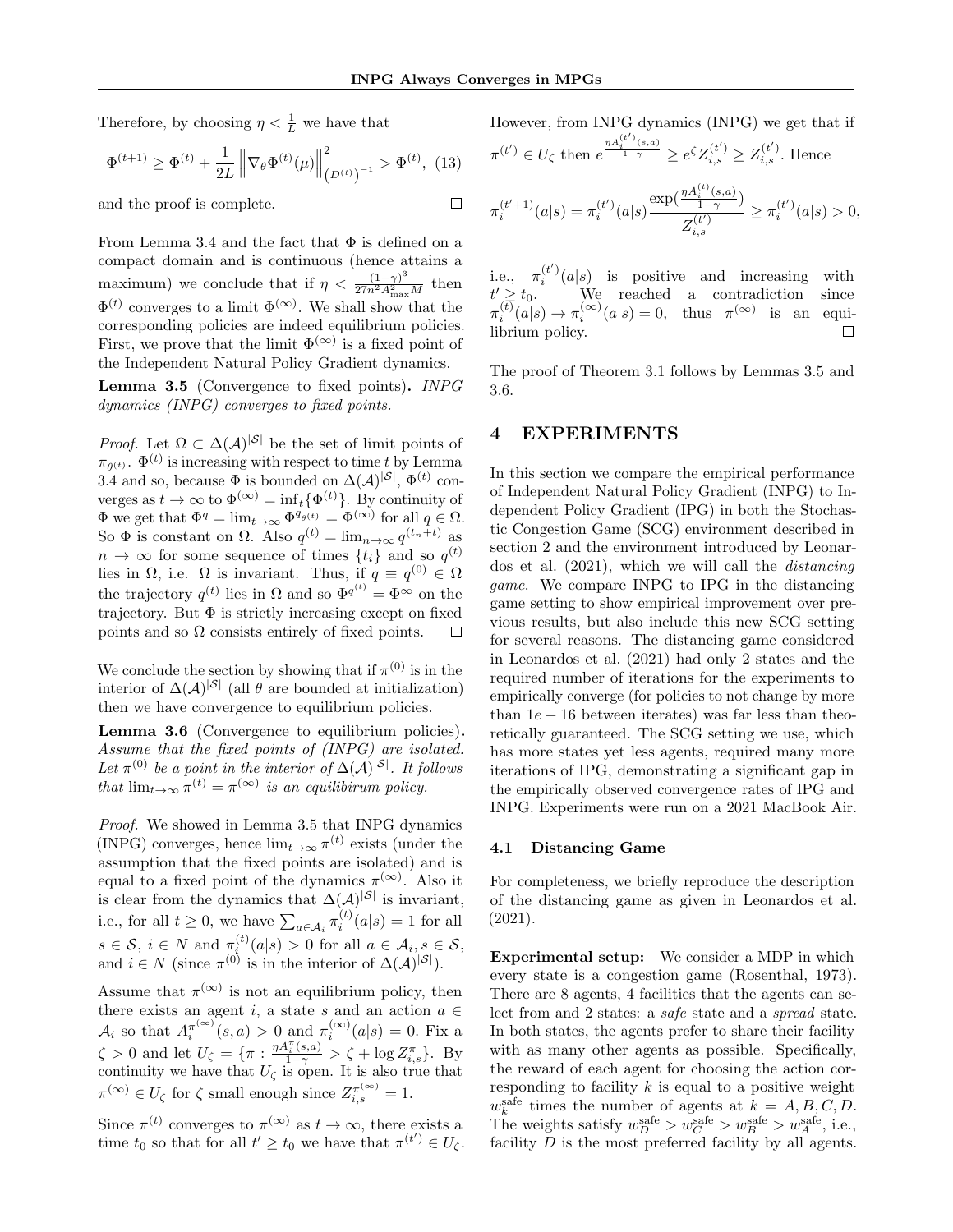However, if more than 4 agents choose the same facility, then the MDP transitions to the spread state. The weight function is the same for all agents at the spread state as well, but the reward is reduced by a large constant amount  $c > 0$ . To return to the safe state, the agents need to maximally spread out amongst the facilities, that is, no more than 2 agents may be in the same facility.

Independent Policy Gradient Parameters: We perform episodic updates with  $T = 20$  steps. At each iteration, we estimate the Q-functions, the value function, the discounted visitation distributions and, hence, the policy gradients using the average of mini-batches of size 20. We use discount factor  $\gamma = 0.99$  and learning rate  $\eta = 0.0001$ . Empirical convergence was determined to have occurred if the L1 distance between the consecutive policies of each agent was less than  $10e - 16$ .

Independent Natural Policy Gradient Parameters: We use the same parameters for the INPG implementation as the IPG implementation. Specifically, we perform episodic updates with  $T = 20$  steps. We estimate the Q-functions and and value function at each iteration, which allows us to obtain an estimate for the advantage function that is used in the INPG update. This is done using mini-batches of size 20. Again the discount factor is  $\gamma = 0.99$  and the learning rate is  $\eta = 0.0001$ . Empirical convergence was determined to have occurred if the L1 distance between the consecutive policies of each agent was less than  $10e - 16$ .

Results: Figure 2 and Figure 3 depict the L1-accuracy in the policy space at each iteration, i.e., L1-accuracy =  $\frac{1}{N} \sum_{i \in \mathcal{N}} |\pi_i - \pi_i^{\text{final}}|$  =  $\frac{1}{N}\sum_{i\in\mathcal{N}}\sum_{s}\sum_{a}|\pi_i(a|s)-\pi_i^{\text{final}}(a|s)|.$  This is the average distance between the current policy and the final policy of all agents.

We can see from Figure 2 and Figure 3 that on average and in almost every run, Independent Natural Policy Gradient converges faster than Independent Policy Gradient. This matches our intuitive expectation that NPG methods should require fewer iterations than PG methods to achieve convergence (Agarwal et al., 2020).

#### 4.2 Stochastic Congestion Game

We now compare Independent Policy Gradient and Independent Natural Policy Gradient for the environment described in Example 1.

Experimental setup: We consider a MDP where each state corresponds to a configuration of  $n$  agents



Figure 2: Trajectories of the L1-accuracy for 10 runs each of Independent Policy Gradient and Independent Natural Policy Gradient in the distancing game environment with 8 agents and learning rate of  $\eta = .0001$ .



Figure 3: Mean L1-accuracy with shaded region of one standard deviation for the trajectories of Figure 2.

on a graph such as in Figure 1, except that the internal layers are fully connected.The graph is directed and the edges only move from left to right. It is important to note that the states of the MDP are not the vertices of this graph but the entire configuration, which is captured by the location of each agent. Thus there are  $|V|^n$  possible states in the MDP where  $|V|$  is the number of vertices in the DAG.

The actions of each agent at a given state of the MDP are to choose the edge from their current, corresponding vertex in the DAG that they want to move along. They then receive a reward inversely proportional to the number of agents who chose this edge and the MDP transitions to the next configuration state. If the agents reach t we can either send them along a constant reward edge back to s or consider the episode to be terminated.

The specific DAG on which the experiments were run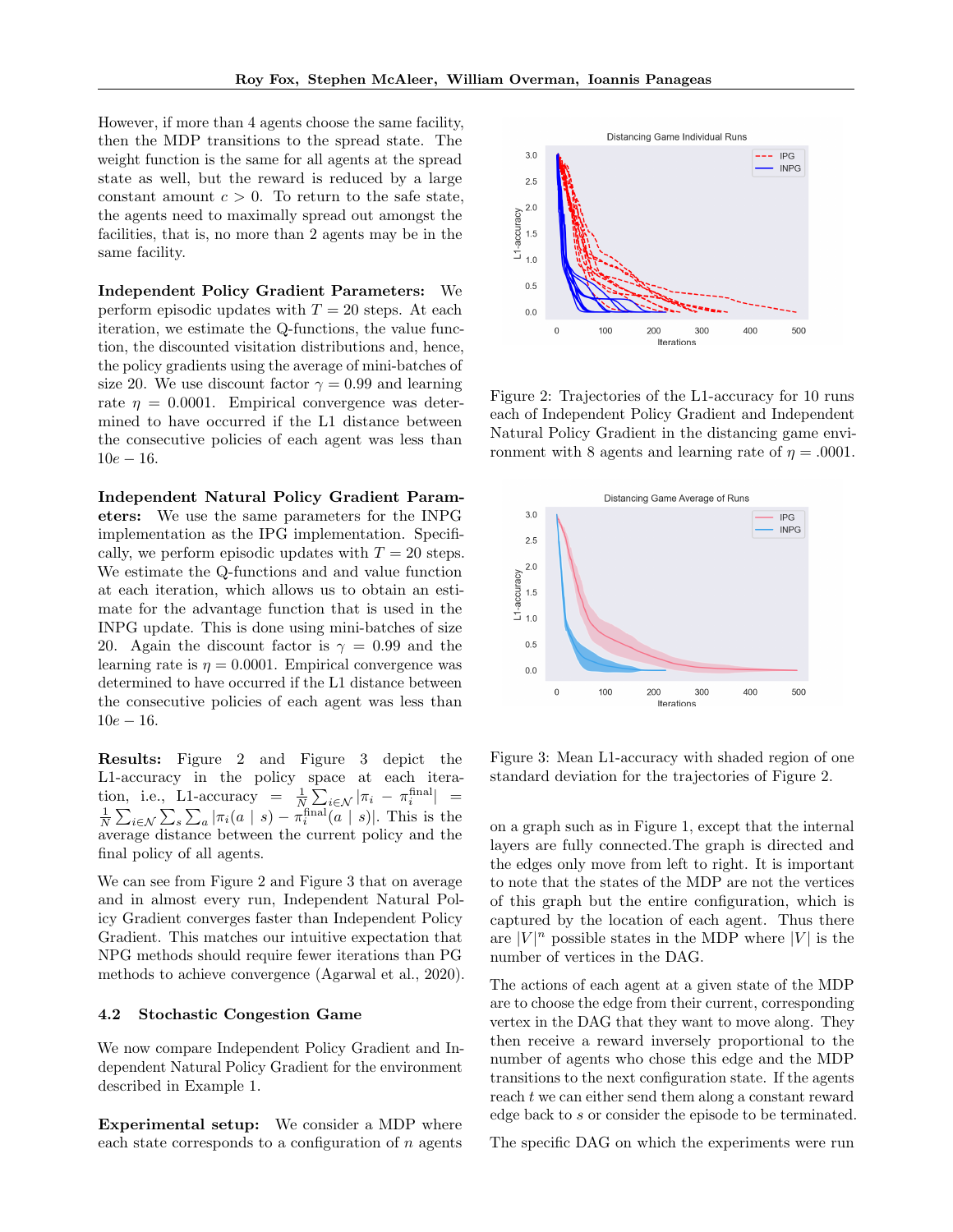was with 2 internal fully-connected layers of 2 vertices each, giving the graph 6 total vertices consisting of  $s, t$ , and four internal vertices. Thus at each state each agent has two possible actions to choose from, corresponding to the two edges coming out of their vertex in the DAG. The specific value of  $n$  chosen for comparing independent policy gradient and independent natural policy gradient was 4. This value was chosen due to the fact that for  $n > 5$  agents, IPG required more than 3000 iterations, each of which require a nontrivial amount of time due to needing to make tabular updates for each state-action pair.

Parameters: All parameters and methods were the same as for IPG and INPG in the distancing game setting of the previous subsection.

Results: Figure 4 and Figure 5 depict the L1-accuracy in the policy space at each iteration, i.e., L1-accuracy =  $\frac{1}{N} \sum_{i \in \mathcal{N}} |\pi_i - \pi_i^{\text{final}}|$  =  $\frac{1}{N}\sum_{i\in\mathcal{N}}\sum_{s}\sum_{a}|\pi_i(a|s)-\pi^{\text{final}}_i(a|s)|.$  This is the average distance between the current policy and the final policy of all agents.



Figure 4: Trajectories of the L1-accuracy for 10 runs each of Independent Policy Gradient and Independent Natural Policy Gradient in the stochastic congestion game environment with 4 agents and learning rate of  $\eta = .0001$ .

These results show a dramatic difference in performance of IPG and INPG in the stochastic congestion game environment. The agents running IPG took about 2000 iterations to converge, while the agents running INPG took only about 50. This experiment also shows that a key distinguishing aspect between single-agent PG and NPG also can appear in the multi-agent case; IPG suffers from a long flat region of little improvement when far from a Nash policy, while INPG quickly moves the agents towards a Nash policy. This is in line with observed differences between single-agent PG and NPG



Figure 5: Mean L1-accuracy with shaded region of one standard deviation for the trajectories of Figure 4.

moving towards optimal policies (Kakade, 2001).

Furthermore, as mentioned above, IPG was not able to converge within 3000 iterations for  $n \geq 5$  agents in the stochastic congestion game setting. In comparison, as see in Figure 6, INPG was able to converge in less than 100 iterations even with 8 agents.



Figure 6: Trajectories of the L1-accuracy for 10 runs each of independent natural policy gradient in the stochastic congestion game environment with 8 agents and learning rate of  $\eta = .0001$ .

These experimental results highlight the key reason that guarantees regarding the convergence of independent natural policy gradient are necessary to obtain; INPG generally outperforms IPG in all of our experiments, in some cases by a significantly large margin. Again, this is in line with expectations based on the performance of single-agent policy gradient versus natural policy gradient (Agarwal et al., 2020).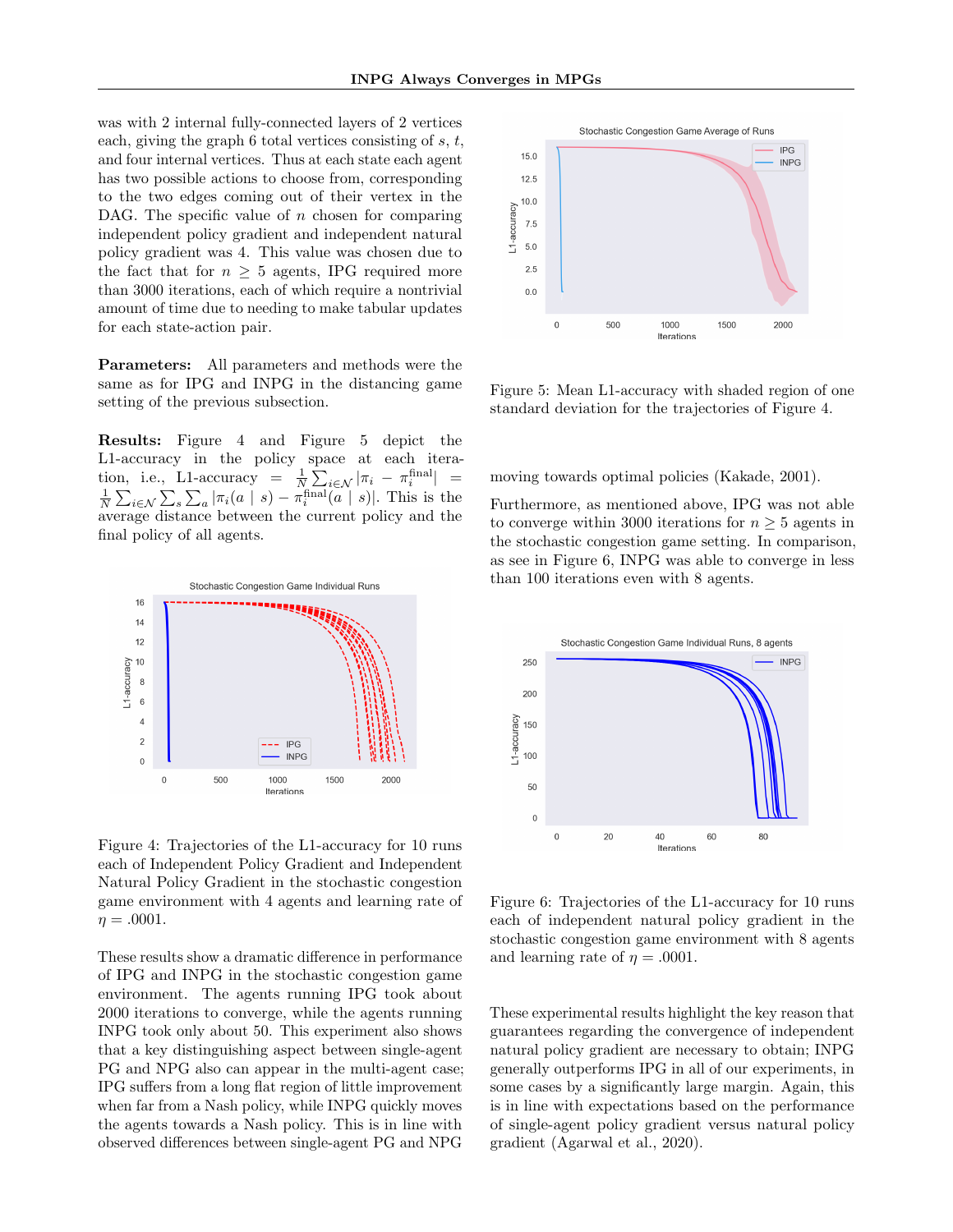# 5 CONCLUSION

In this paper we showed that independent Natural Policy Gradient will always converge to a Nash equilibrium in Markov Potential Games under mild conditions. We also show experimental results where NPG converges much faster than independent policy gradients.

In future work, we will prove rates of convergence for NPG in MPGs. We will also look into having each learner estimate advantages instead of receiving oracle advantages and will prove results with function approximation. It is also unknown whether trust region methods like TRPO will converge in MPGs which generalize cooperative games, for which TRPO convergence has been established (Kuba et al., 2021). Going beyond this work, a large open problem remain proving (or disproving) the convergence of independent RL agents to correlated equilibrium in general-sum Markov games.

Acknowledgements Roy Fox's research is partly funded by the Hasso Plattner Foundation. Will Overman and Ioannis Panageas would like to acknowledge a start up grant.

# References

- A. Agarwal, S. M. Kakade, J. D. Lee, and G. Mahajan. Optimality and Approximation with Policy Gradient Methods in Markov Decision Processes. In J. Abernethy and S. Agarwal, editors, Proceedings of 33rd Conference on Learning Theory, volume 125 of  $PMLR$ , pages 64–66, 2020. URL when the rest of the contract the contract of the contract text of the proceedings.mlr.press/v125/agarwal20a.html.html.html. Nexus Information Proceedings.mlr.press/v125/agarwal20a.html.html.html
- I. Akkaya, M. Andrychowicz, M. Chociej, M. Litwin, B. McGrew, A. Petron, A. Paino, M. Plappert, G. Powell, R. Ribas, et al. Solving rubik's cube with a robot hand. *arXiv preprint arXiv:1910.07113*, 2019.
- K. Arulkumaran, M. P. Deisenroth, M. Brundage, and A. A. Bharath. Deep reinforcement learning: A brief survey. IEEE Signal Processing Magazine, 34(6): 26–38, 2017.
- N. Brown and T. Sandholm. Superhuman ai for headsup no-limit poker: Libratus beats top professionals. Science, 359(6374):418–424, 2018.
- N. Brown, A. Lerer, S. Gross, and T. Sandholm. Deep counterfactual regret minimization. In International conference on machine learning, pages 793–802. PMLR, 2019.
- C. Daskalakis, D. J. Foster, and N. Golowich. Independent policy gradient methods for competitive reinforcement learning. Neural Information Processing Systems (NeurIPS) 2020, 2020.
- J. Foerster, G. Farquhar, T. Afouras, N. Nardelli, and S. Whiteson. Counterfactual multi-agent policy gradients. In Proceedings of the AAAI Conference on Artificial Intelligence, volume 32, 2018.
- J. N. Foerster, R. Y. Chen, M. Al-Shedivat, S. Whiteson, P. Abbeel, and I. Mordatch. Learning with opponent-learning awareness. International Conference on Autonomous Agents and Multiagent Systems (AAMAS), 2017.
- J. Heinrich and D. Silver. Deep reinforcement learning from self-play in imperfect-information games. arXiv preprint arXiv:1603.01121, 2016.
- D. Hennes, D. Morrill, S. Omidshafiei, R. Munos, J. Perolat, M. Lanctot, A. Gruslys, J.-B. Lespiau, P. Parmas, E. Duenez-Guzman, et al. Neural replicator dynamics. AAMAS 2020, 2019.
- C. Jin, Q. Liu, Y. Wang, and T. Yu. V-learning a simple, efficient, decentralized algorithm for multiagent rl. 2021.
- S. Kakade. A natural policy gradient. In Proceedings of the 14th International Conference on Neural Information Processing Systems: Natural and Synthetic, NIPS'01, page 1531–1538, Cambridge, MA, USA, 2001. MIT Press.
- J. G. Kuba, R. Chen, M. Wen, Y. Wen, F. Sun, J. Wang, and Y. Yang. Trust region policy optimisation in multi-agent reinforcement learning. arXiv preprint arXiv:2109.11251, 2021.
- M. Lanctot, V. Zambaldi, A. Gruslys, A. Lazaridou, K. Tuyls, J. Pérolat, D. Silver, and T. Graepel. A
- forcement learning. Neural Information Processing Systems (NIPS), 2017.
- S. Leonardos, W. Overman, I. Panageas, and G. Piliouras. Global convergence of multiagent policy gradient in markov potential games. CoRR, abs/2106.01969, 2021. URL https://arxiv.org/abs/2106.01969.
- R. Lowe, Y. Wu, A. Tamar, J. Harb, P. Abbeel, and I. Mordatch. Multi-agent actor-critic for mixed cooperative-competitive environments. Neural Information Processing Systems (NIPS), 2017.
- S. McAleer, J. Lanier, R. Fox, and P. Baldi. Pipeline psro: A scalable approach for finding approximate nash equilibria in large games. Neural Information Processing Systems (NeurIPS), 2020.
- S. McAleer, J. Lanier, P. Baldi, and R. Fox. Xdo: A double oracle algorithm for extensive-form games. arXiv preprint arXiv:2103.06426, 2021.
- D. Mguni. Stochastic Potential Games. arXiv e-prints, art. arXiv:2005.13527, May 2020.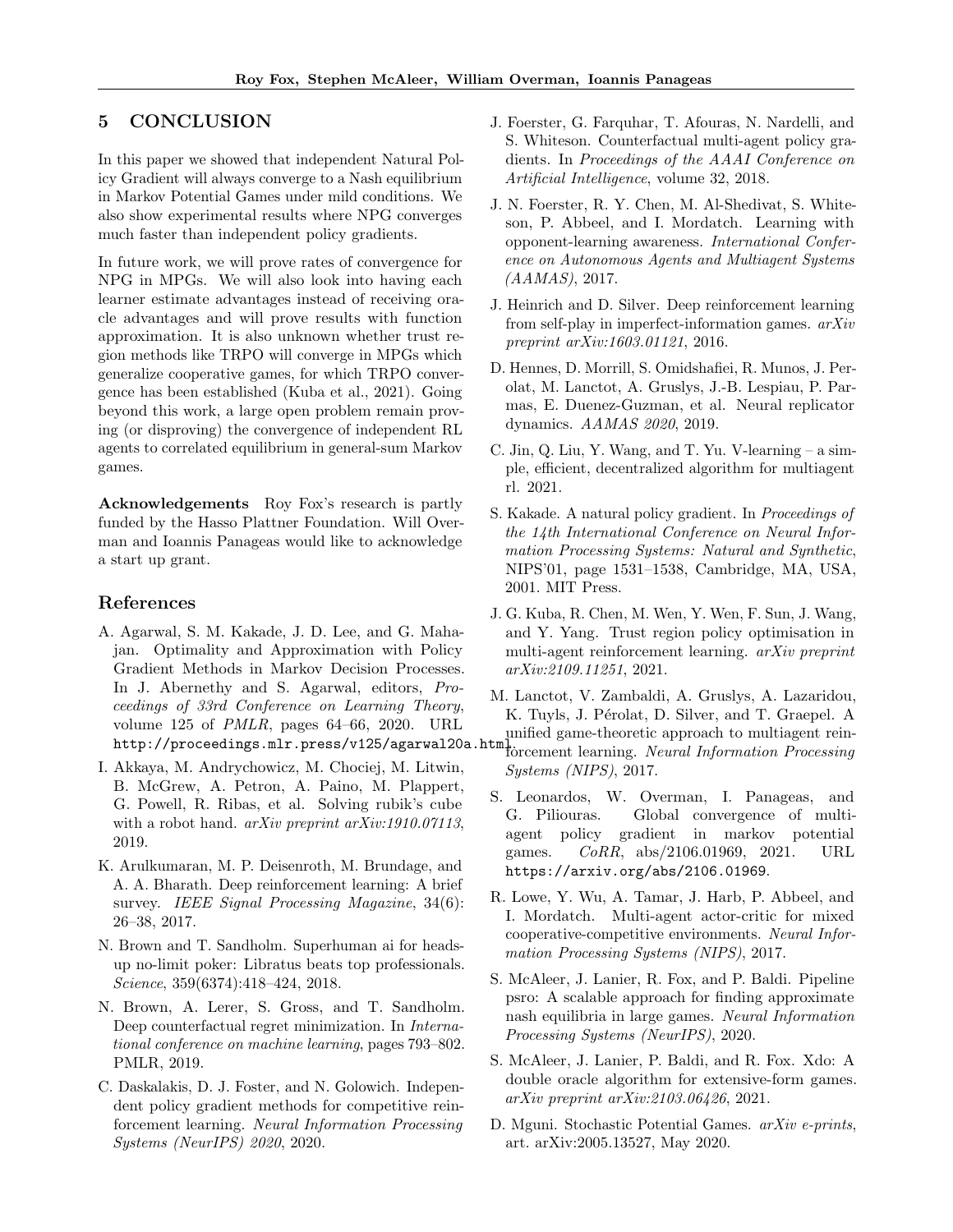- D. Mguni, Y. Wu, Y. Du, Y. Yang, Z. Wang, M. Li, Y. Wen, J. Jennings, and J. Wang. Learning in nonzero-sum stochastic games with potentials. International Conference on Machine Learning (ICML) 2021, 2021.
- V. Mnih, K. Kavukcuoglu, D. Silver, A. A. Rusu, J. Veness, M. G. Bellemare, A. Graves, M. Riedmiller, A. K. Fidjeland, G. Ostrovski, S. Petersen, C. Beattie, A. Sadik, I. Antonoglou, H. King, D. Kumaran, D. Wierstra, S. Legg, and D. Hassabis. Human-level control through deep reinforcement learning. Nature, 518(7540):529–533, Feb 2015. ISSN 1476-4687. doi: 10.1038/nature14236.
- M. Moravčík, M. Schmid, N. Burch, V. Lisỳ, D. Morrill, N. Bard, T. Davis, K. Waugh, M. Johanson, and M. Bowling. Deepstack: Expert-level artificial intelligence in heads-up no-limit poker. Science, 356 (6337):508–513, 2017.
- J. F. Nash et al. Equilibrium points in n-person games. Proceedings of the national academy of sciences, 36 (1):48–49, 1950.
- A. OroojlooyJadid and D. Hajinezhad. A review of cooperative multi-agent deep reinforcement learning. arXiv preprint arXiv:1908.03963, 2019.
- G. Palaiopanos, I. Panageas, and G. Piliouras. Multiplicative weights update with constant step-size in congestion games: Convergence, limit cycles and chaos. In I. Guyon, U. von Luxburg, S. Bengio, H. M. Wallach, R. Fergus, S. V. N. Vishwanathan, and R. Garnett, editors, Advances in Neural Information Processing Systems 30: Annual Conference on Neural Information Processing Systems 2017, December 4-9, 2017, Long Beach, CA, USA, pages 5872–5882, 2017.
- R. Rosenthal. A class of games possessing pure-strategy Nash equilibria. International Journal of Game Theory, 2(1):65–67, 1973.
- T. Roughgarden. Intrinsic robustness of the price of anarchy. In Proceedings of the forty-first annual ACM symposium on Theory of computing, pages 513–522, 2009.
- D. Silver, J. Schrittwieser, K. Simonyan, I. Antonoglou, A. Huang, A. Guez, T. Hubert, L. Baker, M. Lai, A. Bolton, et al. Mastering the game of go without human knowledge. nature, 550(7676):354–359, 2017.
- Z. Song, S. Mei, and Y. Bai. When can we learn generalsum markov games with a large number of players sample-efficiently? 2021.
- P. Sunehag, G. Lever, A. Gruslys, W. M. Czarnecki, V. Zambaldi, M. Jaderberg, M. Lanctot, N. Sonnerat, J. Z. Leibo, K. Tuyls, et al. Value-decomposition

networks for cooperative multi-agent learning. International Conference on Autonomous Agents and Multiagent Systems (AAMAS), 2017.

- O. Vinyals, I. Babuschkin, W. M. Czarnecki, M. Mathieu, A. Dudzik, J. Chung, D. H. Choi, R. Powell, T. Ewalds, P. Georgiev, et al. Grandmaster level in starcraft ii using multi-agent reinforcement learning. Nature, 575(7782):350–354, 2019.
- R. Zhang, Z. Ren, and N. Li. Gradient play in multiagent markov stochastic games: Stationary points and convergence. arXiv preprint arXiv:2106.00198, 2021.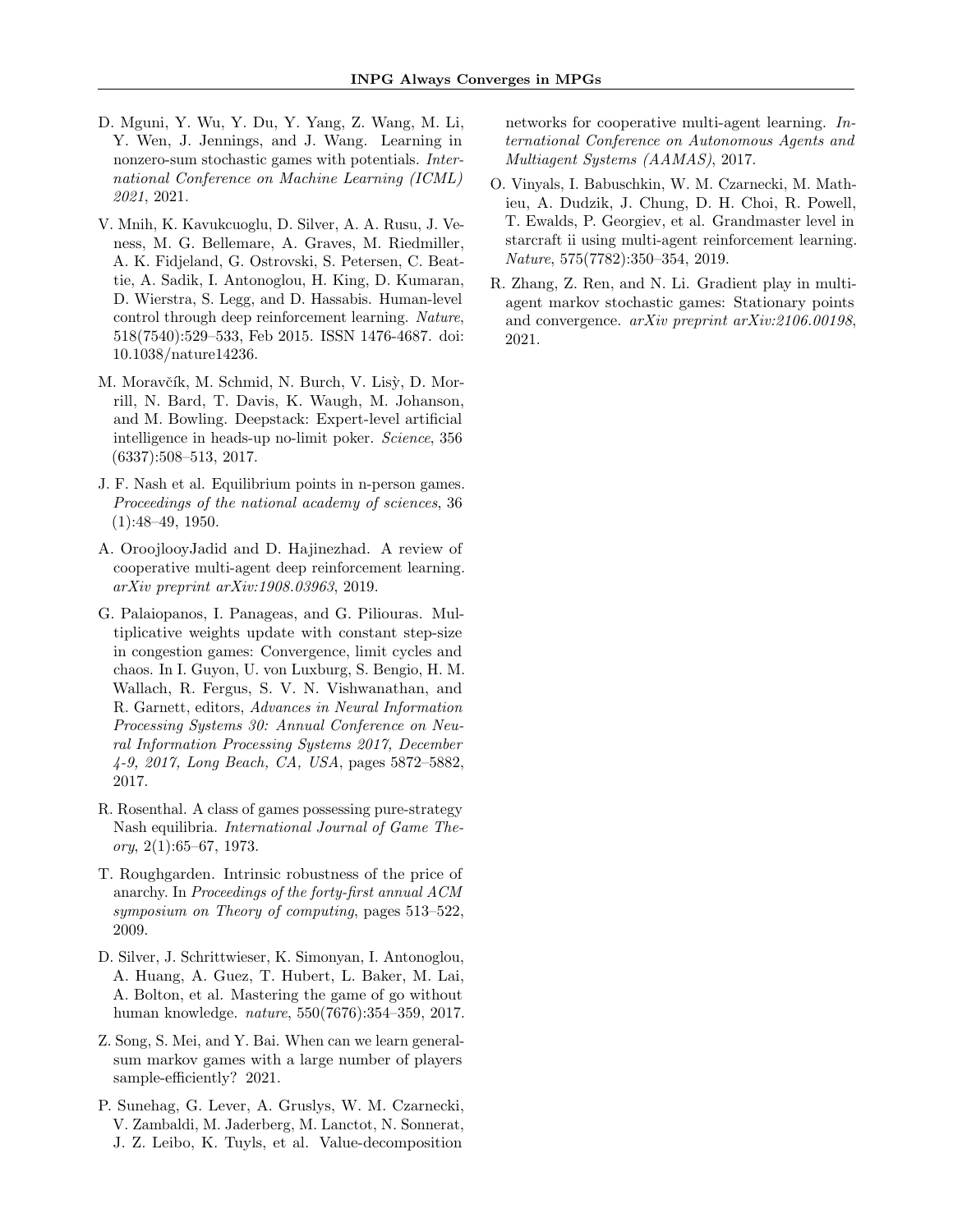# Independent Natural Policy Gradient Always Converges in Markov Potential Games: Supplementary Materials

# 6 Proof of Proposition 3.3

*Proof.* Let  $\left\|\tilde{\theta} - \theta\right\|_{\infty} \le \frac{\eta}{1-\gamma}$ . We show that

$$
1 - \frac{2\eta}{1 - \gamma} \le \frac{\pi_{\theta_i}(a|s)}{\pi_{\tilde{\theta}_i}(a|s)} \le 1 + \frac{4\eta}{1 - \gamma}
$$
\n(14)

,

for all agents i and  $a \in A_i$ . It holds that

$$
\pi_{\theta_i}(a|s) = \frac{e^{\theta_{i,s,a}}}{\sum_{a' \in A_i} e^{\theta_{i,s,a'}}}
$$
  

$$
\leq \frac{e^{\tilde{\theta}_{i,s,a} + \frac{\eta}{1-\gamma}}}{\sum_{a' \in A_i} e^{\tilde{\theta}_{i,s,a'} - \frac{\eta}{1-\gamma}}}
$$
  

$$
= \pi_{\tilde{\theta}_i}(a|s)e^{\frac{2\eta}{1-\gamma}} \leq \pi_{\tilde{\theta}_i}(a|s)\left(1 + 4\frac{\eta}{1-\gamma}\right),
$$

where the last inequality works as  $e^x \leq 2x + 1$  for  $x \in [0, 1/2]$ , i.e., we assume  $\eta \leq \frac{(1-\gamma)}{2}$  $\frac{-\gamma}{2}$ . Similarly,

$$
\pi_{\theta_i}(a|s) = \frac{e^{\theta_{i,s,a}}}{\sum_{a' \in A_i} e^{\theta_{i,s,a'}}}
$$

$$
\geq \frac{e^{\tilde{\theta}_{i,s,a} - \frac{\eta}{1-\gamma}}}{\sum_{a' \in A_i} e^{\tilde{\theta}_{i,s,a'} + \frac{\eta}{1-\gamma}}}
$$

$$
= \pi_{\tilde{\theta}_i}(a|s)e^{-\frac{2\eta}{1-\gamma}} \geq \pi_{\tilde{\theta}_i}(a|s)\left(1 - 2\frac{\eta}{1-\gamma}\right)
$$

where the last inequality comes from the fact that  $e^x \geq x+1$  for all x. We focus now on the Hessian of  $\Phi^{\pi_\theta}(\mu)$  with respect to  $\theta$ , that is  $\nabla^2 \Phi^{\pi_\theta}(\mu)$ . It suffices to show that the spectral norm of the matrix  $(D^\theta)^{-\frac{1}{2}} \cdot \nabla_\theta^2 \Phi^{\pi_\theta}(\mu) \cdot (D^\theta)^{-\frac{1}{2}}$ <sup>2</sup> is bounded by L (notice that the Hessian is computed at  $\tilde{\theta}$  and the diagonal matrix  $D^{\theta}$  is computed at  $\theta$  with  $\left\|\tilde{\theta} - \theta\right\|_{\infty} \leq \frac{\eta}{1-\gamma}.$ 

Fix agent *i*, scalar  $t \geq 0$ , and a vector  $u = (\overline{D}^{\tilde{\theta}})^{-1} v$  with *v* a unit vector. Moreover, let  $V(t) = V_i^{\pi_{\theta + tu}}(\mu)$ . It holds that

$$
V(t) = \sum_{s \in S} \mu(s) \sum_{\mathbf{a} \in A} \pi_{\theta + tu}(\mathbf{a}|s) Q_i^{\pi_{\theta + tu}}(s, \mathbf{a}).
$$

<sup>2</sup>which has the same spectral norm with  $(D^{\theta})^{-1} \cdot \nabla_{\theta}^2 \Phi^{\pi_{\theta}}(\mu)$